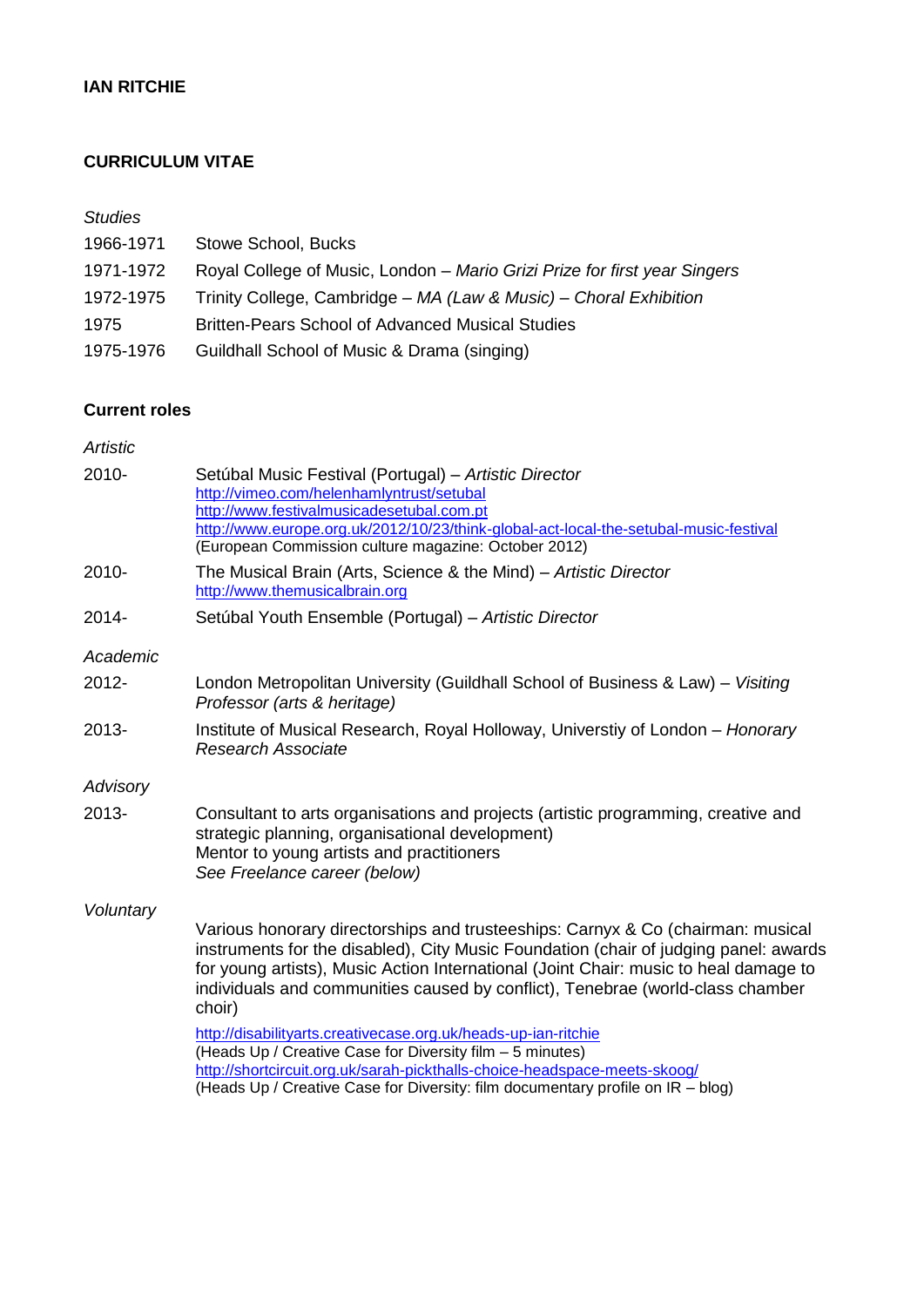## **Former roles**

|           | http://www.standard.co.uk/news/the1000/londons-1000-most-influential-people-2012-music-<br>makers-classical-8293625.html (Evening Standard: London's 1000 most influential people) |
|-----------|------------------------------------------------------------------------------------------------------------------------------------------------------------------------------------|
| 2005-2013 | City of London Festival - Director                                                                                                                                                 |
| 2004-2012 | Choirbook for The Queen – Chairman (editorial board & steering committee)                                                                                                          |
| 2004-2005 | St Magnus Festival (Orkney) - Festival Director                                                                                                                                    |
| 1994-2005 | Various freelance roles (UK & overseas)<br>Creative & Strategic Advice, Consultation, Direction (artistic & executive) and<br>Facilitation (selection of examples, below)          |
| 1993-1994 | Opera North - General Director                                                                                                                                                     |
| 1990-1992 | Association of British Orchestras – Chairman                                                                                                                                       |
| 1988-1993 | St Magnus Festival (Orkney) - Artistic Co-Director                                                                                                                                 |
| 1984-1993 | Scottish Chamber Orchestra – Managing Director<br>ABSA/BP Award (1990) (sponsorship), Prudential Awards for Music (1991) / the Arts (1991)                                         |
| 1983-1986 | Arts Council of Great Britain – Music Panel                                                                                                                                        |
| 1983-1984 | City of London Festival – Artistic Director                                                                                                                                        |
| 1979-1984 | City of London Sinfonia & Richard Hickox Singers - General Manager                                                                                                                 |
| 1976-1979 | Universal Edition (music publishers) – Promotion Manager                                                                                                                           |

## **Freelance career**

Creative & Strategic Advice, Consultation, Direction (artistic & executive) and Facilitation

*Range of work and a selection of previous projects, clients and roles (over 30 years, but mostly during 1994-2014)*

#### Artistic direction and project creation:

*Burnsong* (Dumfries & Galloway Arts Association): national song-writing project – *facilitation, project design, artistic advice*

*Highland Festival* (Highlands & Islands Enterprise) – *festival creation and direction*

*Trees, Walls, Cities* (British Council / Derry City Council): international song-cycle project – *conception, commissioning, international direction*

*1816 – The Year Without a Summer* (Kings Place, London): multidisciplinary event, with concerts, photographic exhibition and talks (music, poetry, philosophy, history, psychology, neuroscience, physical sciences and politics) – *conception, curation, promotion, lecturing, performance*

#### **Performance**

In recent years, I have found time to return more often to my professional musical roots and become increasingly engaged in performing concerts as a solo singer and as a speaker/narrator.

Consultancy (extended projects):

*Pavarotti Music Centre* (WarChild) Music Therapy, rehabilitation and education, Mostar (BiH) – *director of operations*

*Sinfonia 21* chamber orchestra – *interim chief executive*

*Northern Sinfonia* (Arts Council England) Stabilisation programme – *lead advisor, facilitator*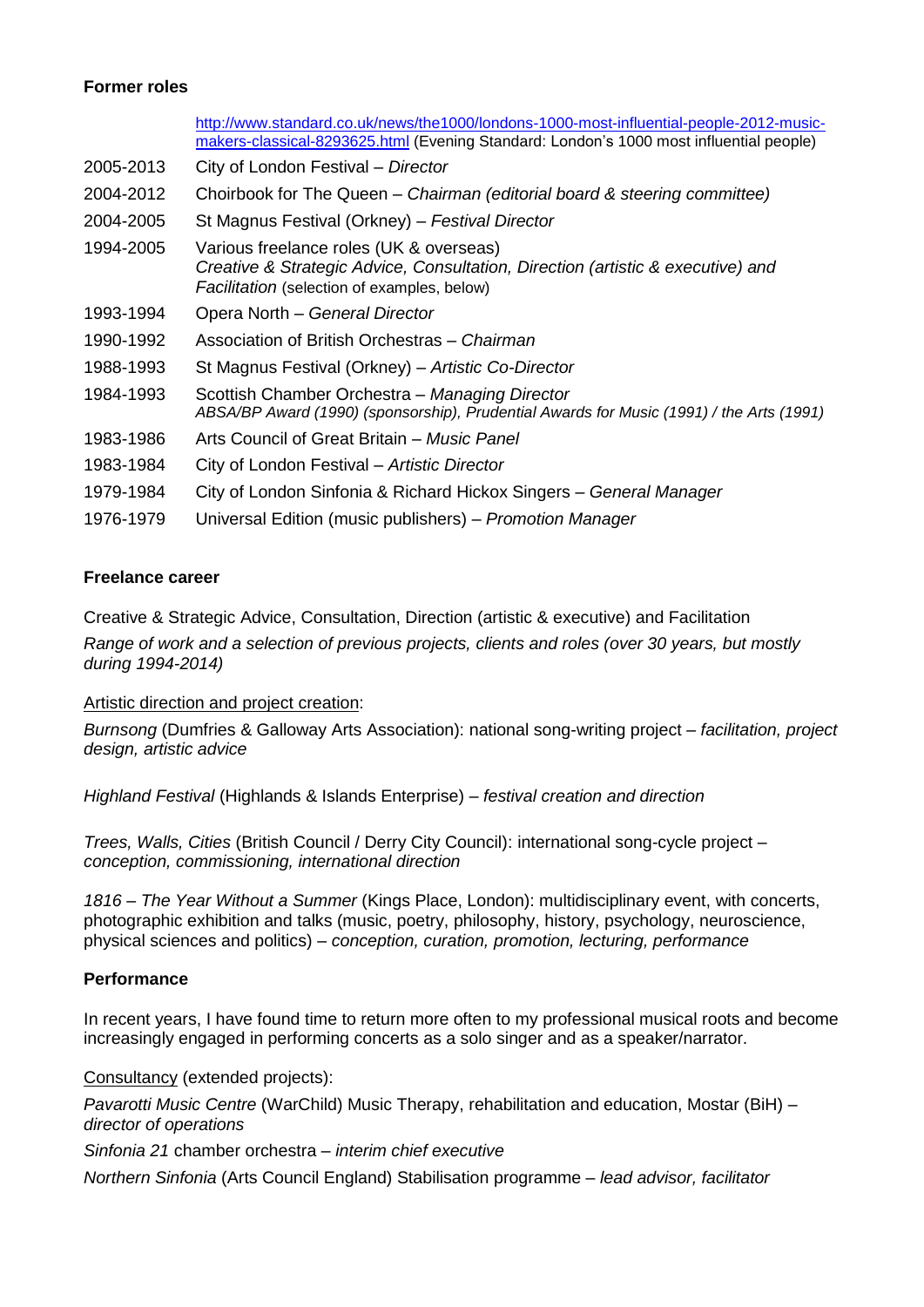*RTÉ Music Department* orchestras and management – *artistic and strategic advice Pilot Stabilisation Programme* (ACE) eight arts organisations' strategies for change – *monitor Skoog* (NESTA / Tapestry Partnership) new instrument for the disabled (Scotland) – *supervisor*